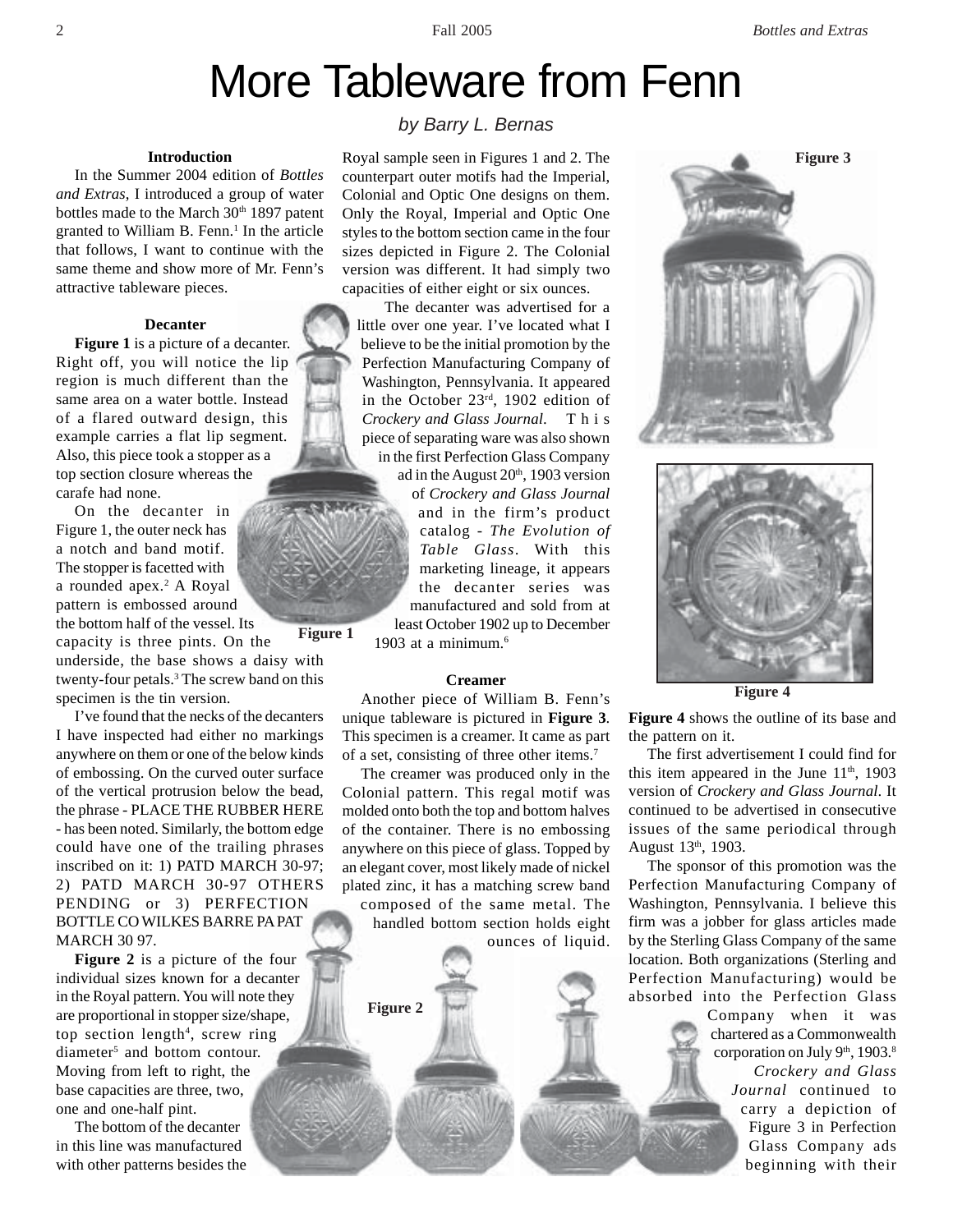August  $20<sup>th</sup>$  edition. The last offering for this item was in the November 1903 magazines - *Ladies' Home Journal* and *The Munsey*. Both pronouncements also came from Perfection Glass.<sup>9</sup>

With these advertisements as a guide, the creamer wasn't manufactured for a very long period. Perhaps this example was turned out for about a five month segment of time in 1903. However, promotions can also be deceiving, especially when all of them may not have been located.

Whether the revamped Perfection Glass organization continued its production of this item after December 1903 isn't known. I've located no sales promotions that indicate the creamer was being produced thereafter. However, there were reports of replacement pieces and "separating" ware being made well into 1905.10 So the longevity for this article could have stretched into that year.

Regardless of the production cycle, this piece is quite scarce. I've seen three in ten years of searching.

#### **Syrups**

The third piece of William B. Fenn ware to show is a syrup jug. In addition, it doubled as a condensed milk dispenser.

This separating tableware item came in two styles. The first resembled the creamer profile. It is depicted in **Figure 5**. The other kind can be seen in Figure 7.



The feature which distinguished a creamer from a syrup/condensed milk jug was the pour spout. In Figure 3, this feature was molded onto the outer top section. For either example in Figure 5 or 7, the same spout is under the cap. **Figure 6** shows this aspect quite nicely.

From the information I've been able to uncover, the syrup container in Figure 5 was made only in the Colonial motif. As with its

mate, it enjoyed the same advertising

**Fig. 6**

provenance as the creamer in Figure 3. But there was an exception to this quick comparison. Unlike its companion, the piece in Figure 5 also came in a smaller, six ounce size in addition to the eight ounce version pictured.

Nothing whatsoever was embossed along the curved area below the ledge on either example of syrup jug I own. But on the bottom edge, each one had the inscription - PATD MARCH 30 97 OTHERS PENDING - on it.

The Colonial patterned syrup/condensed milk jug is also a scare item to locate in either capacity. Over the same ten year cycle of time, I've come across a solitary example of a six and eight ounce container. The probable short period of production along with the accumulated time interval between then and now have increased the likelihood that few of these items have survived for collectors to appreciate.



The vessel in **Figure 7** has the Royal design on its base and a panel motif around the top section. As opposed to the ornate metal closure seen on the Colonial dispenser in Figure 5, this cover was simpler in appearance and utilitarian in function. Made of tin, it served the purpose of keeping unwanted guests out of the jug's contents.

With one exception, markings on the two locations of the top section were the same as listed for the Figure 5 sample. The odd variety had - PATD MARCH 30-91 embossed on its bottom edge.<sup>11</sup>

Advertising for the jug in Figure 7 ranged further back in time than its counterpart in Figure 5. The initial promotion I came across for it was in the October 23rd, 1902 edition of *Crockery and Glass Journal*. Henceforth, it appeared on and off in Perfection Manufacturing product announcements throughout early 1903. This item continued to be carried in initial Perfection Glass ads starting in August 1903.12 Of course, it was in the Perfection catalog - *The Evolution of Table Glass* - which was distributed later in 1903.

A popular item, the style of container in Figure 7 may have been continued in production by Perfection Glass hands past 1903.

# **Butter Dish**

The next table piece I want to show was also made to William B. Fenn's 1897 concept. Called a chilling butter dish in *The Evolution of Table Glass*, this decorative article came in four pieces. Dissembled in **Figure 8**, the reassembled example follows as **Figure 9**. 13



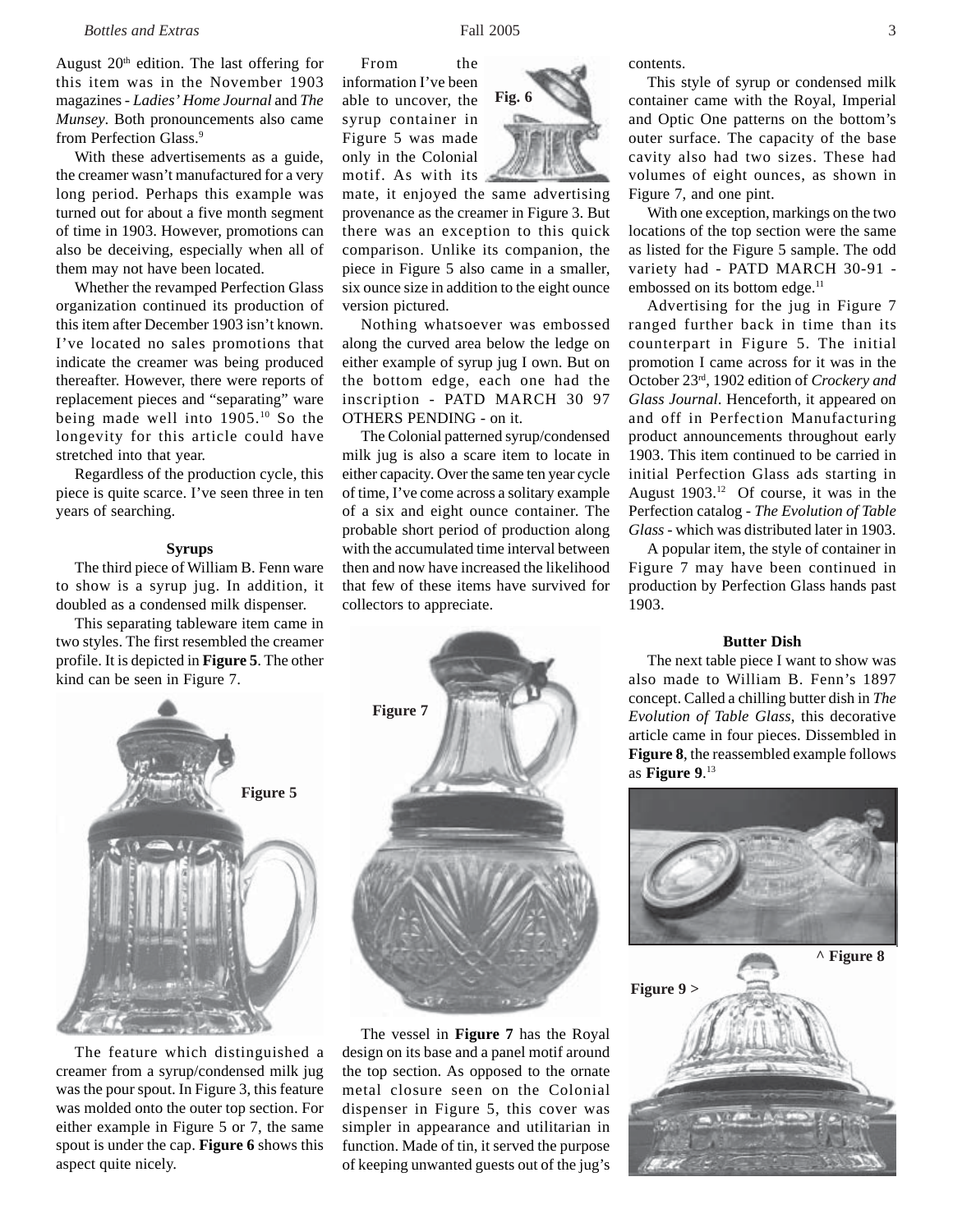The unassembled version in Figure 8 has a screw ring and circular plate together on the left. In actuality, they are separate articles. In the center is the bottom cavity of the butter dish. On the right is its top.

The item in Figure 9 came solely in the Colonial design. To give you some idea of the butter dish's size, it is 5 ¾ inches in height and 6 ¾ inches across the horizontal ledge below the screw band. It is a heavy piece of glass. The assembled example weighs three pounds and three ounces.

The first mention of a chilling butter dish I could uncover appeared in a Perfection Manufacturing Company promotion. It was in the June 4<sup>th</sup>, 1903 edition of *Crockery and Glass Journal*. Starting with the June  $11<sup>th</sup>$  issue of the same publication, this article was shown in an advertisement from Perfection Manufacturing for the next ten weeks. Thereafter, Perfection Glass Company ads in the same journal and other national magazines either displayed or mentioned the chilling butter dish through November 1903.14

With the above heritage as a basis for a conclusion, this item was made and marketed for a short period of time. I've seen only three examples.

# **Scalloped Flanged Tumbler**

**Figure 10** depicts an Imperial design on a tumbler with scalloped flanges sticking outward on the inside of the container just below the lip. This glass was promoted as the hotel model or style 52. If you can believe the write-ups in the trade weeklies about this novel piece of glassware, this article was the rage in early 1903.

The first indication of this type of



**Figure 10**

tumbler was an ad in the January  $8<sup>th</sup>$ , 1903 issue of *Crockery and Glass Journal*. From this point through November of the same year, it and other examples in different patterns and styles were actively promoted.15

#### **Recap**

According to comments in trade journals and the 1903 Perfection product guide, workers at the Sterling and Perfection Glass Companies manufactured seventy-six different kinds of tableware. Most of these were of the separating kind but there were other pressed pieces that didn't come apart. In my 2004 article about William B. Fenn's water bottle, Royal, Imperial, Colonial and Optic One/Two patterns were identified for the outer surface on the base of these carafes. By accounting for the capacity varieties for the bottom sections, a total of seven different kinds of water bottles were discussed.

For this companion piece, fourteen decanters, a single creamer, two Colonial and six Royal, Imperial or Optic One jugs, a chilling butter dish and one tumbler were presented.

Of the seventy-six possible candidates, thirty-two examples have been discussed. If you would like further information about the aforementioned articles or have new details to share about this line of glassware, I'd enjoy hearing from you.

*Barry*

# **Endnotes**

<sup>1</sup> *The William B. Fenn Patented Water Bottle, Made For Perfection*, Barry L. Bernas, *Bottles and Extras*, Summer 2004, pgs. 17-19.

<sup>2</sup> The other style of stopper would be facetted with a pointed top.

<sup>3</sup> *The William B. Fenn Patented Water Bottle, Made For Perfection*, Barry L. Bernas, *Bottles and Extras*, Summer 2004, pg. 18. The left-hand example in Figure 10 from the above reference is a daisy design.

4 The outer surface of the top section on each decanter in Figure 2 has the panel style. I'm not sure whether a Colonial patterned top section also exists.

5 Both nickel plated zinc and tin bands are shown in Figure 2.

<sup>6</sup> *Crockery and Glass Journal*, October 23, 1902, pg. 16; Ibid, October 30, 1902, pg. 18; Ibid, November 6, 1902, pg. 16; Ibid, November 13, 1902, pg. 16; Ibid, November 20, 1902, pg. 12; Ibid, August 20, 1903,

pg. 40; Ibid, August 27, 1903, pg. 40 and the Perfection Glass Company's product catalog, *The Evolution of Table Glass*, published circa August to October 1903. There is a possibility the decanter line of ware could have been made earlier than October 1902. I have one example of a top section with the embossing - PERFECTION BOTTLE CO WILKES BARRE PA PAT MARCH 30 97. This wording would indicate this item may have been made prior to September 1902 before the Perfection Bottle Company became the Perfection Manufacturing Company.

<sup>7</sup> The creamer was one part of a four-piece table set. The other members were a chilling butter dish (discussed later in this article), a spoon holder and a covered sugar.

8 Washington County Corporation Book, Volume 2, pgs. 289-291.

<sup>9</sup> *Crockery and Glass Journal*, June 11, 1903; Ibid, June 18, 1903; Ibid June 25, 1903; Ibid, July 2, 1903; Ibid, July 9, 1903; Ibid, July 16, 1903; Ibid July 23, 1903; Ibid, July 30, 1903; Ibid, August 6, 1903; Ibid, August 13, 1903; Ibid, August 20, 1903; Ibid, August 27, 1903; *Perfection, Another Glasshouse in a Glass Town*, Barry L. Bernas, *Bottles and Extras*, Spring 2005, pgs 56-57; *Perfection Glass Company, One of Many Glass Houses in Washington, Pennsylvania*, Barry L. Bernas, 239 Ridge Avenue, Gettysburg, Pennsylvania, 2005, pgs. 8-9; *Two Corners in Time*, Barry L. Bernas, *Bottles and Extras*, Winter 2005, pg. 8; *Ladies' Home Journal*, November 1903; *The Munsey*, November 1903 and Washington County Corporation Book, Volume 2, pgs. 289-291.

<sup>10</sup> *Crockery and Glass Journal*, August 11, 1904, pg. 28; Ibid, April 13, 1905, pg. 25 and *Commoner and Glassworker*, August 13, 1904, pg. 1. Between August 1904 and April 1905, I don't believe any tableware items were produced at Perfection's alternate facility, the Republic Glass Manufacturing Company in Moosic, Penn sylvania. This site was used to manufacture selected Perfection Glass articles while the firm's main factory in Washington, Pennsylvania was undergoing an upgrade. <sup>11</sup> The 91 was an obvious pattern maker's error. Instead of that figure, the number 97 should have appeared. Of note, I've found similar errors with the first numeral of 97 as well. The digits 8, 9 and 0 have all been seen.

<sup>12</sup> *Crockery and Glass Journal*, October 23, 1902 through November 20, 1902; November 27, 1902, pg. 3; Ibid, December